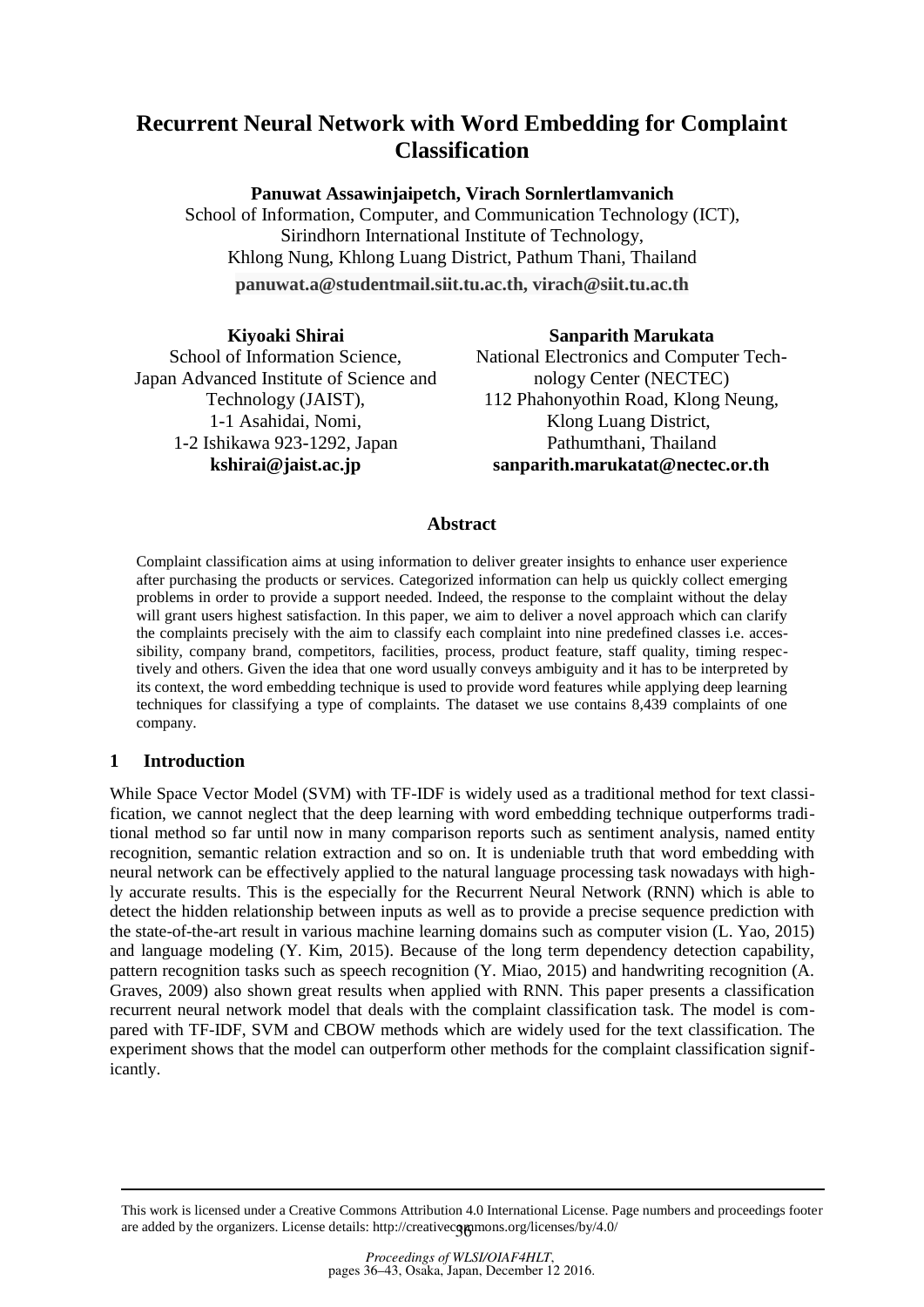### **2 Related works**

#### **2.1 Text classification**

The collection of complaints is clearly described in negative sense. Hence, sentiment analysis approaches will not work efficiently for this task, especially for the methods which rely on the counts of positive and negative words. The similar work to us is a claim classification introduced by J. Park (2014). The high accuracy model that can distinguish; verifiable with evidence, verifiable without evidence and unverifiable claims, is achieved by using n-gram, handcrafted features and SVM. However, the feature preparing task required prior knowledge of the language. Moreover, the handcrafted features extraction is a very time consuming task and cannot be applied to every language because of the difference between grammars.

# **2.2 Word2Vec**

The word embedding technique recently becomes the most dominant in terms of the power in expanding the meaning of each word by using its co-occurrence statistics of each word. In the previous half decade of the research since R. Collobert (2011), the results show that the word and phrase embeddings significantly boost the performance in many of NLP tasks such as syntactic parsing (D. Zeng, 2014) and sentiment analysis (R. Socher, 2013). Introduced by T. Mikolov (2013), Word2Vec has gained a lot of traction as it takes a very short time for training while providing a high quality of word embeddings information. The tool can be derived into two types that are skip-gram model or continuous bag-of-words model, with an optimization method such as negative sampling or hierarchical softmax. As in the recent research on Word2Vec, we found that skip-gram with negative sampling is the best match to our data as the number of complaints is limited. This model shows a better performance compared to bag-of-words while negative sampling is a most efficient method to derive the word embedding. The objective function (Y. Goldberg, 2014) used to generate the word embedding is described in Equation (1) where *w* is the words, *c* is the set of contexts of word *w*. *D* is the set of all word and context pairs and *D'* is a set of randomly negative samples.

$$
\arg\max_{\theta} \sum_{(w,c)\in D} \log \sigma(v_c \cdot v_w) + \sum_{(w,c)\in D'} \log \sigma(-v_c \cdot v_w)
$$
\n(1)

### **2.3 Long Short-Term Memory**

Considering complaint classification is a sequence prediction, RNN become much useful in terms of discovering the long-term dependencies. However, the learning of long-term dependencies with gradient descent is very difficult as stated by Y. Bengio et al. (1994). The reason occurs from the vanishing gradient problem which causes the backpropagation through time to repeatedly multiply the gradient value. If the amplitude of the gradient is lower than *one* then the repetition of multiplying it will push this value towards *zero*. Therefore, the model cannot learn long-term dependency when we adjust a new value using gradient descent method. LSTM is kind of RNN which has been introduced since 1997 by S. Hochreiter et al. (1997) that prevents vanishing gradient from occurring. For LSTM, Cell state  $(C_t)$  are connected to three gates which are forget gate  $(f_t)$ , input gate  $(i_t)$  and output gate  $(o_t)$  respectively. Equation used to calculate these gates are shown in Equation (2), (3) and (4) respectively.

$$
f_t = sigmoid(W_f \bullet [h_{t-1}, x_t] + b_f)
$$
 (2)

$$
i_{t} = sigmoid(W_{i} \cdot [h_{t-1}, x_{t}] + b_{i})
$$
  
\n
$$
C_{t} = tanh(W_{C} \cdot [h_{t-1}, x_{t}] + b_{C})
$$
  
\n
$$
C_{t} = f_{t} * C_{t-1} + i_{t} * C_{t}
$$
  
\n
$$
o_{t} = sigmoid(W_{o} \cdot [h_{t-1}, x_{t}] + b_{o})
$$
\n(3)

$$
ot = sigmoid(Wo • [ht-1, xt] + bo)
$$
  
h<sub>t</sub> = o<sub>t</sub> \* tanh(C<sub>t</sub>) (4)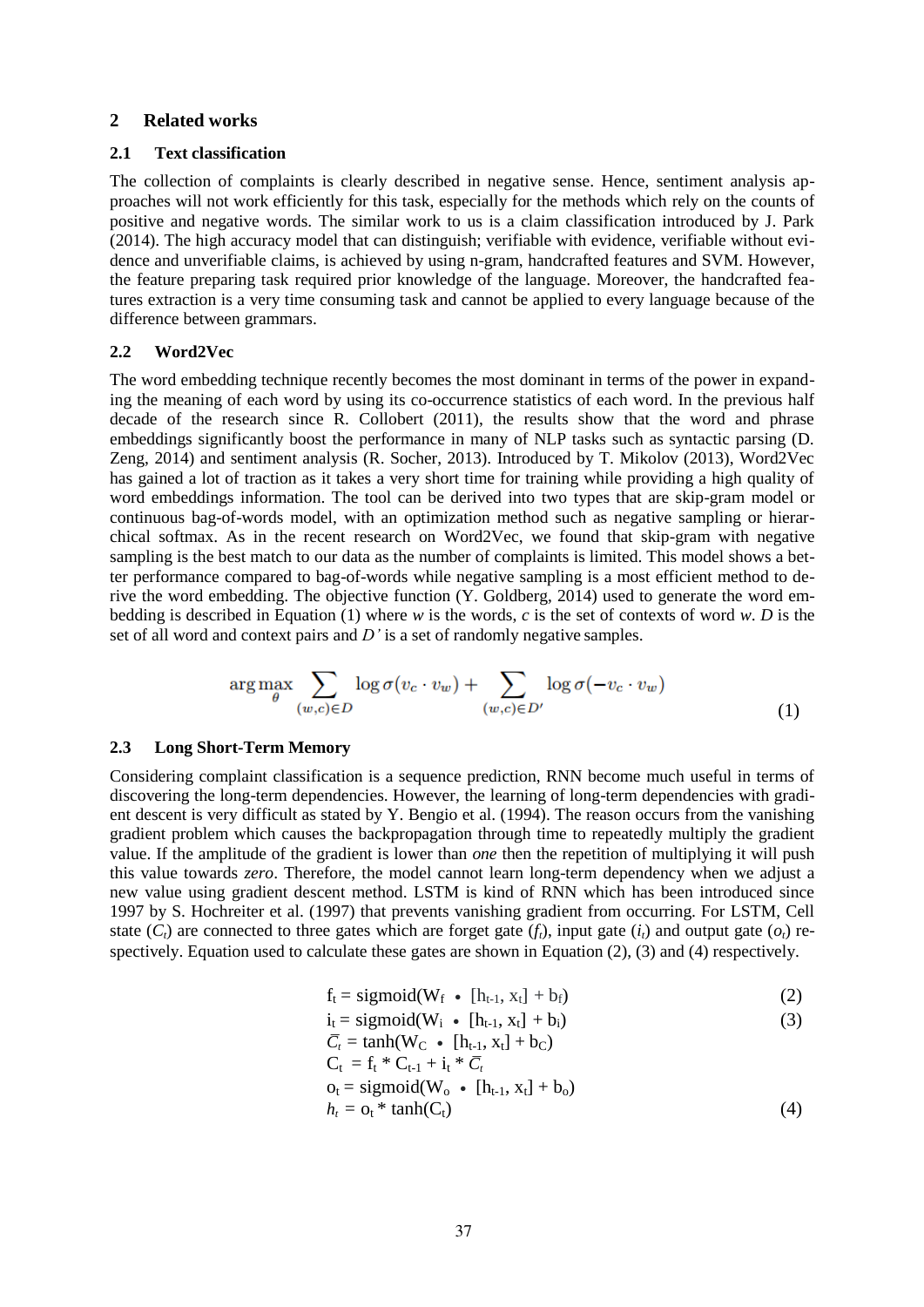### **2.4 Gated Recurrent Unit**

Gate Recurrent Unit is a method proposed recently by K. Cho et al. (2014), with the ability to capture the long-term dependencies as LSTM. Figure 1 shows the difference between GRU and LSTM that GRU uses one less gate than LSTM. LSTM has *i*, *f* and *o* as input, forget and output gates respectively. *C* and *C* denote the current/new memory cell content. On the other hand, GRU only has *r* and *z* as reset and update gates. The *h* and *h*<sup> $i$ </sup>are the current and candidate activation gates respectively.



(b) Gated Recurrent Unit

Figure 1: Illustration of LSTM and GRU

The model is designed to make each recurrent unit to be able to adaptively capture dependencies in a different time scale. It is similar to LSTM unit by having gating units that calibrate the information flow at the inside unit without creating new memory cells. We can compute updated gate (*z*)*,* reset gate  $(r)$ , hidden state  $(h)$  and current state  $(s<sub>i</sub>)$  of the GRU at time *t* using Equation (5), (6), (7) and (8). For the pros and cons other than GRU has one less gate than LSTM which results that GRU consume less memory, there is no concrete proof shows superiority of one to another.

$$
z = sigmoid(xtU2 + st-1W2)
$$
\n(5)

$$
r = sigmoid(x_tU^r + s_{t-1}W^r)
$$
\n(6)

$$
h = \tanh(x_t U^h + (s_{t-1} \cdot r)W^h) \tag{7}
$$

$$
s_t = ((1 - z) \cdot h) + (z \cdot s_{t-1}) \tag{8}
$$

### **2.5 Our work**

As discussed above, there are several attempts in using the neural network model with word embedding technique for basic task in NLP such as sentiment analysis and syntactic parsing i.e. A. Severyn (2015), C.N. dos Santos (2014) and M. Ghiassi (2013). However, there has a few research works using RNNs (S. Lai, 2015) and Bidirectional RNNs (O. Irsoy, 2014) with word embedding for text classification rather than sentiment analysis. The current research of document classification still mostly uses the so-called TF-IDF as it is a straightforward approach, for example, the word such as *stock* tends to appear more in economic documents than politic documents. Also it can be efficiently implemented and be improved by gathering more data that related to it. However, Word2Vec is believably considered to provide a better word features than TF-IDF.

The sentences are sent as input sequences connected to the embedding layer. Therefore, each word in the sentence is mapped as input sequences for the bidirectional RNN (M. Schuster, 1997). The bidirectional RNN that are our approach consist of *forward-backward GRUs* (gru-gru), *forward-backward LSTM* (lstm-lstm), forward-LSTM backward-GRU (lstm-gru) and forward-GRU and backward-LSTM (gru-lstm). The expectation is that to expose the dependency from both sides, i.e. forward and backward, the bidirectional model can perform better than single direction model. The bidirectional RNN connection shown in Figure 2 is a novel approach based on a combination of an existing model for a new task to overcome the traditional method TF-IDF.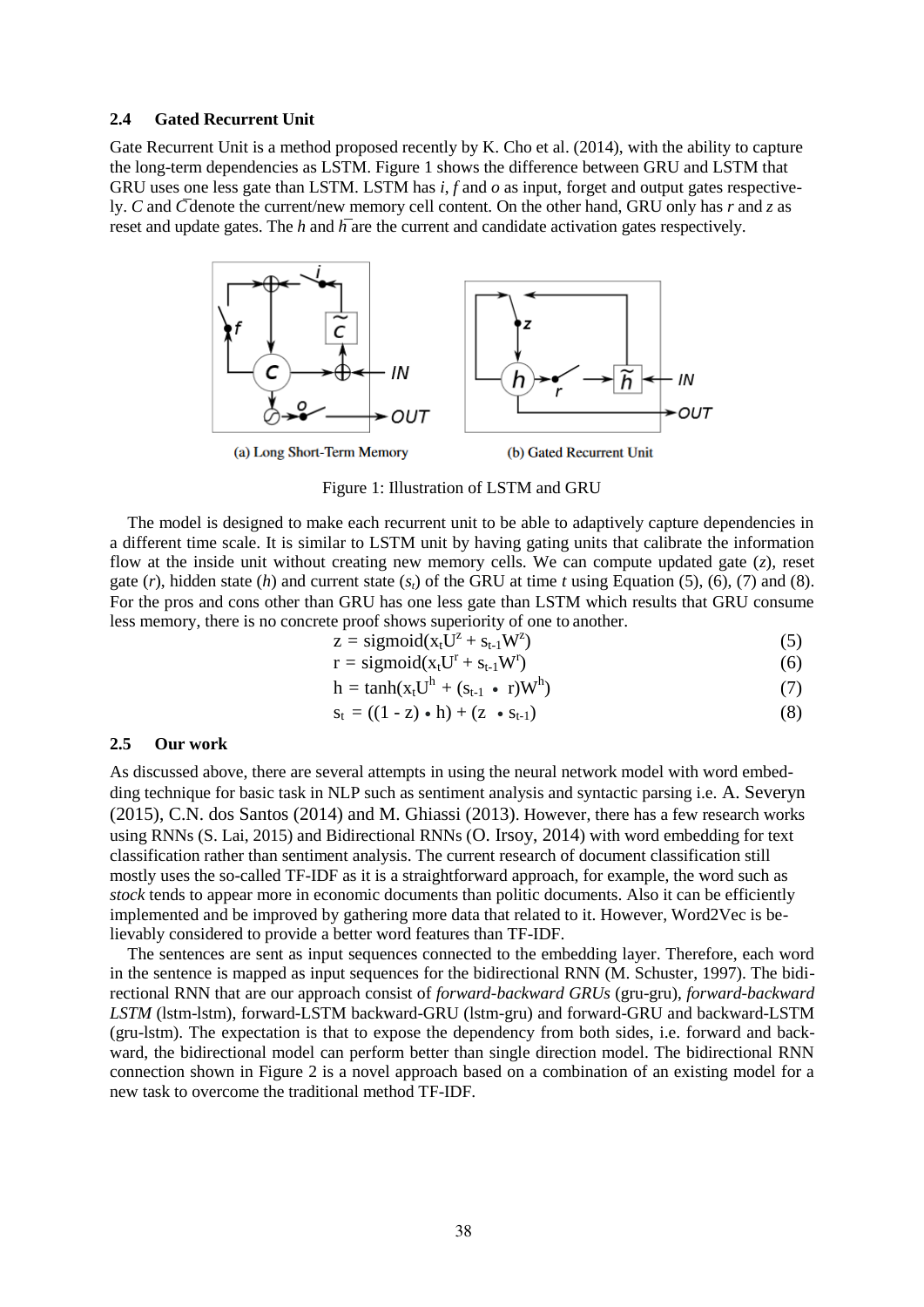

Figure 2: Unfold RNN for bidirectional.

# **3 Method**

In our complaint classification model, the model must be able to distinguish the between nine classes that are *Accessibility*, Company *brand*, *Competitor*, *Facility*, *Process*, *Product feature*, *Staff quality*, *Timing* and *Others*. Each input of the model is a text contains one complaint that is passed through the preprocessing step, embedding step, neural network layer, and max pooling the output to select the category which it belongs to. The complaint classes are defined as following.

**Accessibility** is the complaint regarding the rarity to acquire products or services.

**Company brand** is the complaint about reliability of the company.

**Competitor** is the complaint that mentions about the business competitor in terms of comparison.

**Facility** is a complaint related to the difficulty from the uses of products or services.

**Process** is a complaint about the complexity of the procedure.

**Product feature** is a complaint about promotions or privileges.

**Staff quality** is a complaint about human resource in the department.

**Timing** is a complaint about the waiting time during using products or receiving services.

**Others** are complaints which could not be classified in any group.

Our proposed method consists of the word segmentation, word representation generating and neural network modules that are sequentially applied.

### **3.1 Word Segmentation**

Thai language has no punctuation marks and no spacing in a sentence. So in the preprocessing step, *word segmentation* is one of the most crucial steps needed in order to be able to generate an input for Word2Vec. The successfully preprocessing result can lead to a high accurate word unit which is used to generate the word representation. On the other hand, the low accurate preprocessing results in a low accurate word representation and deteriorate a prediction model trained in the succeeding steps. Our preprocessing uses the existing dictionary to handle the word segmentation with error handling expression such as typos prevention, unnecessary symbols and whitespaces removing.

### **3.2 Word Representation Generating**

After the *word segmentation,* Word2Vec is applied to obtain word embedding. The setting used here is three negative sampling, 64 hidden units, and the frequency required for a word to be reserved in the dictionary is two. Skip bi-gram method is applied as we have only 8,439 sentences, which are not effective enough for CBOW to generate a highly accurate word representation. In addition, if the accuracy of the word representation is good, the words which have similar meaning and similar usage must have almost the same vector representation, as shown in Table 1 where '*the'* and '*a'* having almost the same vector.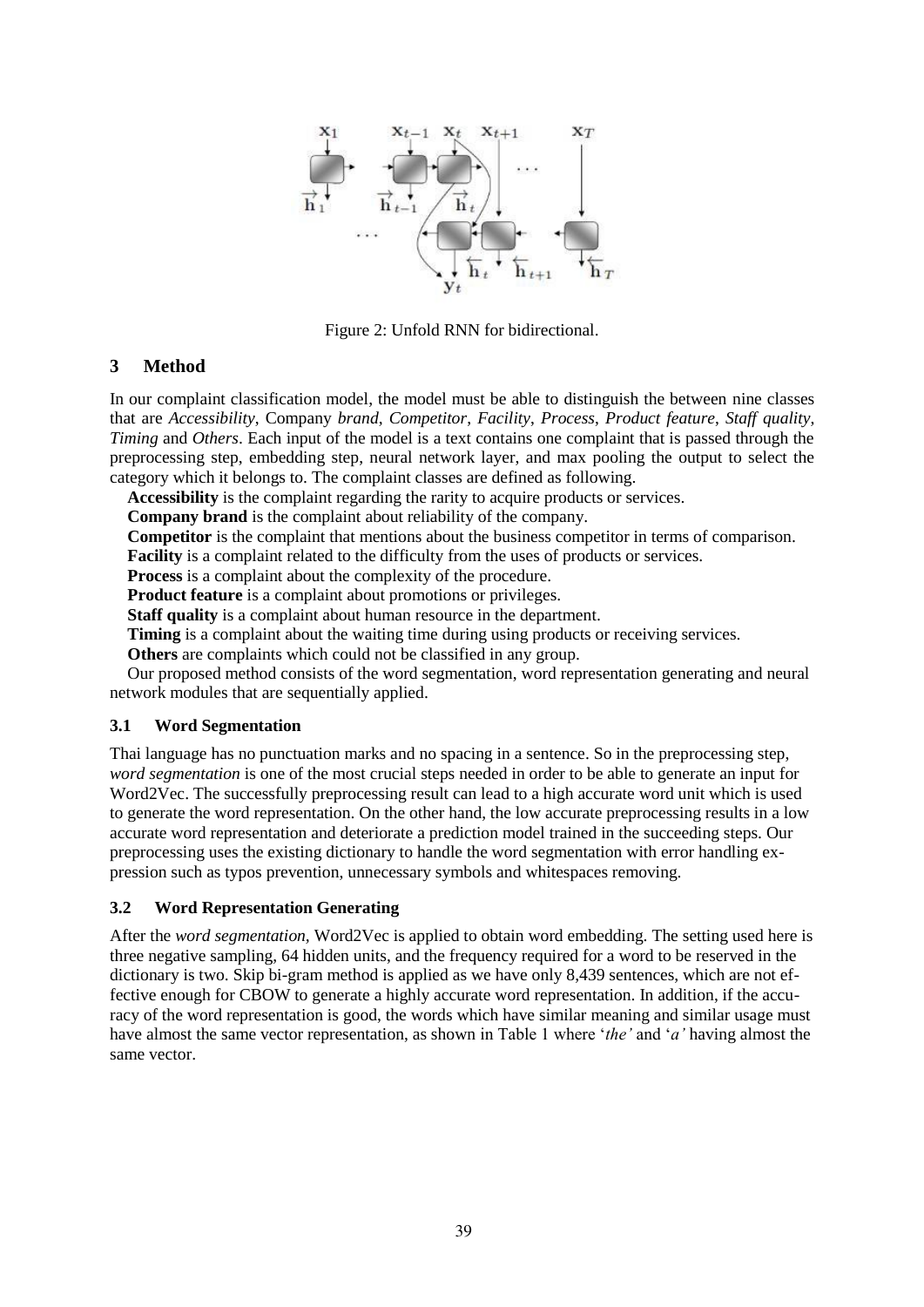| Index          | Input      | Array $[0, \ldots, n]$ |                  |      |  |  |
|----------------|------------|------------------------|------------------|------|--|--|
| 0              | the        |                        | $0.13$ 0.11 0.13 |      |  |  |
|                | a          |                        | $0.17$ 0.12 0.11 |      |  |  |
| $\overline{2}$ | responsive | 0.33                   | $0.25$ 0.77      |      |  |  |
| 3              | slow       | 0.21                   | 0.66             | 0.99 |  |  |

Table 1: Index mapping to the word and array representing each word.

## **3.3 Neural Network Layer**

RNNs are introduced in our approach, it is important to keep input as a matrix shaped fit for training. The output from Word2Vec looks like a dictionary of each word mapped to a list of array.

The complaint sentences are usually not very long so we can take the longest sentence to determine the maximum number of word in a sentence. The sentences which are shorter than the maximum length must be padded<sup>1</sup> to make it become 30 words sentence. Then we map these words to embedding layer and connect it directly to a hidden layer of 64 units of neural network models i.e. *fnn*, *gru*, *lstm*, *gru-gru*, *lstm-gru*, *gru-lstm* and *lstm-lstm*. Finally, the outputs from our hidden layer are connected to the softmax layer of predefined classes on top, of it as the shown in Figure 3.



Figure 3: a) Bidirectional LSTM/GRU. b) Single direction LSTM/GRU architectures for 9-classes complaint classification.

### **4 Experiment**

To conduct an empirical evaluation of our proposed method, we compare it with the traditional TF-IDF model and also other popular machine learning model such as Feedforward Neural Network (FNN), LSTM and also try with a different combination of LSTM and GRU with the same training and test set.

F1 score is used to evaluate our result. With our data about 8,439 complaints annotated in nine classes, we separate our data into 80% and 20% for training and testing respectively. Therefore, we have 6,755 and 1,684 sentences for using in training set and test set respectively.

By using Bag-of-Words with TF-IDF, we can get the F1 score for prediction reach only about 75%, which all of Embedding Layer with Neural Network hidden layer can completely surpass this F1 score after a few epochs of training.

For the other models which are based on neural network, we first provide the same initial weight for each word by using Word2Vec for representing each word in our embedding layer. The weight of unknown word is obtained by replacing rare words to unknown word in the corpus before passing those rare words into Word2Vec as we cannot obtain many information from the word that rarely appear in a corpus. As a result, we could obtain a well-balanced weight for unknown word. As the training set is not a very big corpus and the number of vocabularies is not quite high, the more dimensions for word embedding seem to cause the extremely varying vector of similar words. The best word embed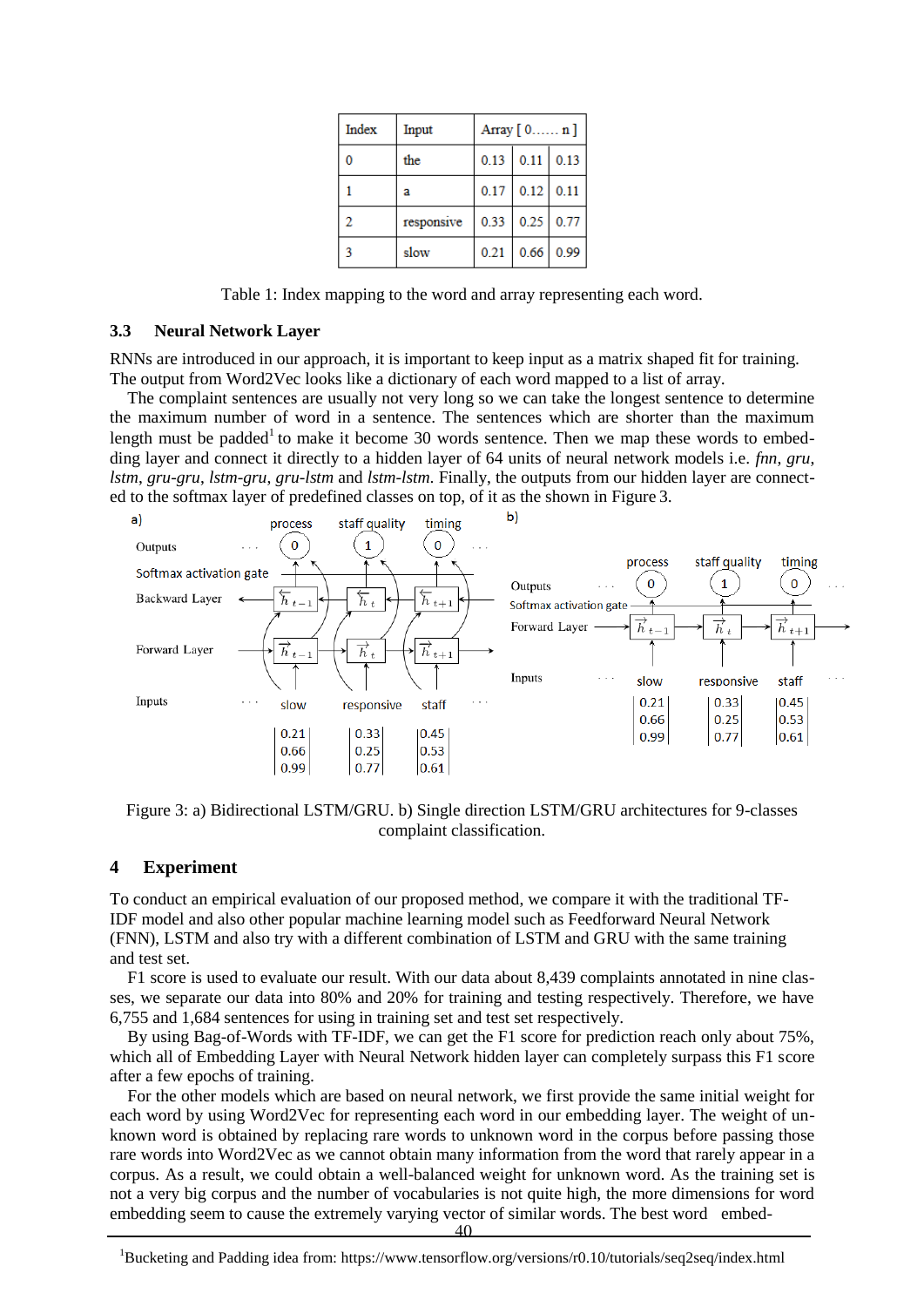ding we can achieve is obtained by using 100 dimensions for word embedding with ADAM (D. Kingma, 2014) optimization.

After running both training and test sets with *fnn* with 64 hidden units, the highest accuracy on training set can almost get a perfect score on training set with a fastest convergence, but, for a test set, it barely passed 80% which given the lowest F1 score among all other neural network models. By increasing the number of hidden units, the gap of F1 score between training set and test set keeps increasing.

LSTM and GRU are experimented with the same number of hidden units. The F1 score of the prediction is clearly better than MLP. There is no doubt that it can find a long term dependency between words. In addition, the model is able to Figure out some combination order of words used to classify an output class. Also, it seems likely that GRU converges a little bit faster than LSTM, while the prediction is almost on par, but much more stable for a long term training as shown in Figure 4a.

| model     | Best prediction on test set |       |       | epoch | Result prediction on test set avg. |       |       |
|-----------|-----------------------------|-------|-------|-------|------------------------------------|-------|-------|
|           | p                           | f     | fl    | no.   | p                                  | r     | fl    |
| fm        | 0.859                       | 0.856 | 0.857 | 9     | 0.824                              | 0.828 | 0.826 |
| gru       | 0.847                       | 0.845 | 0.846 | 50    | 0.827                              | 0.825 | 0.826 |
| lstm      | 0.857                       | 0.855 | 0.856 | 17    | 0.837                              | 0.834 | 0.835 |
| gru-gru   | 0.853                       | 0.850 | 0.851 | 30    | 0.833                              | 0.832 | 0.833 |
| lstm-gru  | 0.852                       | 0.842 | 0.847 | 13    | 0.820                              | 0.825 | 0.822 |
| gru-1stm  | 0.853                       | 0.849 | 0.851 | 13    | 0.819                              | 0.822 | 0.820 |
| lstm-lstm | 0.852                       | 0.848 | 0.850 | 41    | 0.834                              | 0.830 | 0.832 |

Table 2: Comparison result of NN model between best and average results.

Furthermore, *the lstm-lstm, gru-gru, lstm-gru* and *gru-lstm* combinations are experimented in bidirectional architectures phase. The bidirectional GRU and LSTM are converged faster and more accurate than the composition between LSTM and GRU. Also, the F1 score is same as a single direction LSTM or GRU. However, the bidirectional models sometime provide better results than the single direction average results and also converge much faster as shown in Figure 4b.

Table 2 shows that all of our approach with Neural Network model has surpassed the baseline set by TF-IDF which is 75% with no difficulty. It is our concrete evidence that the word embedding provides more information for the model to be able to detect dependencies used for classifying the document. Moreover, the FNN can achieve best prediction result after a few epochs of training but self-declining from an overfitting effect is inevitable after continuous training. The GRU recurrent neural network has the most stability in maintaining its states once it converged. Also, it converges much faster than LSTM. However, in a long-term training, the result of LSTM seems to be better. The bidirectional model seems not to be very convinced. But, it is still too soon to conclude that backward dependency detection is unnecessary. In the Figure 4, it can be seen that the model which uses a bidirectional GRU or LSTM can converge much faster than the single direction GRU/LSTM. A comparison of F1 score between *fnn* (red), *lstm* (green) and *gru* (blue) for training set (higher line) and test set (lower line) is shown in Figure 4a. Also, the comparison of F1 score between l*stm-gru* (blue), *lstm-lstm* (green), *grulstm* (red) and *gru-gru* (violet) for training set (higher line) and test set (lower line) is shown in Figure 4b.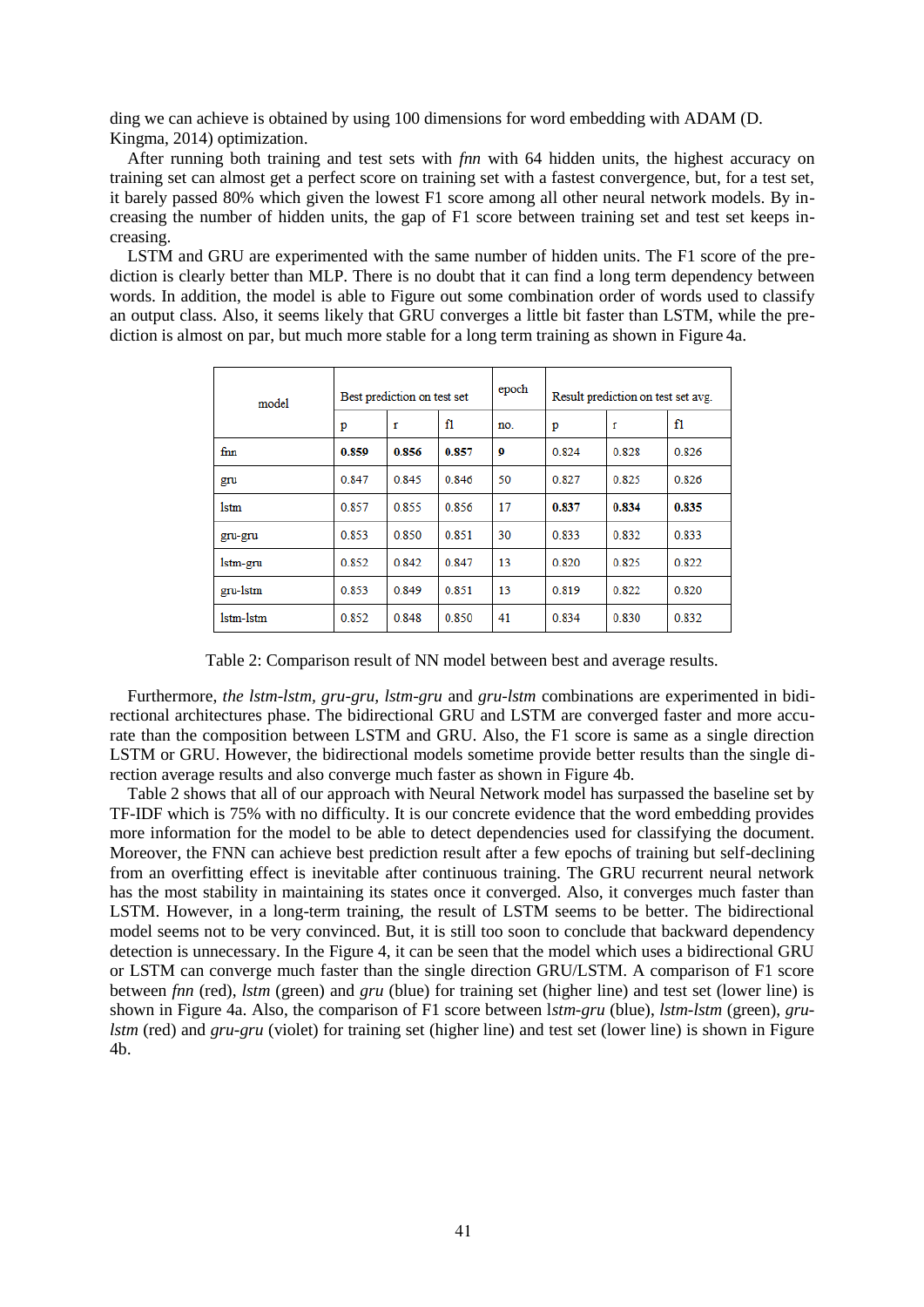

Figure 4: Comparison of F1 score. a) FNN, LSTM and GRU. b) Combination of LSTM-GRU

#### **5 Conclusion**

In this paper, we present the word embedding used for complaint classification which combine with recurrent neural network LSTM and GRU with a single direction and also bidirectional. Our evaluation focuses on the comparison of F1 score between various combinations of bidirectional LSTM-GRU. Bidirectional recurrent neural network can surpass the traditional method, TF-IDF (75% F1 score) while using the same amount of training data. The usage time for training is dependent upon the processing unit. It requires about 2-3 hours for the training with a graphic processing unit NVIDIA 660M with 8 GB RAM with 64 word dimensions and 64 hidden units for each architecture. But the execution time requires a few second to predict each sentence.

The bidirectional model tends to work better when it is combined with the same kind of network. We consider this approach as our preliminary step for extending our research further to have better understanding in bidirectional GRU and LSTM characteristic.

Although, bidirectional approach shows no significant result comparing to those single direction GRU and LSTM, but it converges much faster. We also found that the misclassification occurs from the multi-class relevance sentence such as *'The staff has a low responsiveness which results in the process took so long'*. The problem defined here is one of our consideration to replace the last activation layer of the model with *sigmoid* function instead of *softmax* function.

So, it is still too early to decide that the backward dependency is completely not needed. The model improvement could be achieved by an increment of corpus and a better preprocessing step. The recursive neural network is also one of our options, as it shows a very good result in a sentiment analysis task recently.

### **6 Acknowledgement**

This research is financially supported by National Science and Technology Development Agency (NSTDA), National Electronics and Computer Technology Center (NECTEC), Japan Advanced Institute of Technology (JAIST), Sirindhorn International Institute of Technology (SIIT), Thammasat University (TU). Also, special thanks to Feedback180 Co., Ltd. for the corpus and verification of the experiment correctness.

#### **References**

- L. Yao, A. Torabi, K. Cho, N. Ballas, C. Pal, H. Larochelle, A. Courville. 2015. *Describing videos by exploiting temporal structure*. In Proceedings of the IEEE International Conference on Computer Vision. pages 4507–4515.
- Y. Kim, Y. Jernite, D. Sontag, A. M. Rush. 2015. *Character-aware neural language models*. arXiv:1508.06615.
- Y. Miao, M. Gowayyed, F. Metze. Eesen. 2015. *End-to-end speech recognition using deep rnn models and wfst-based decoding*. arXiv:1507.08240.
- A. Graves, M. Liwicki, S. Fernandez, R. Bertolami, H. Bunke, J. Schmidhuber. 2009. *A Novel Connectionist System for Improved Unconstrained Handwriting Recognition*. IEEE Transactions on Pattern Analysis and Machine Intelligence, vol.421, no. 5.
- T. Mikolov, K. Chen, G. Corrado, and J. Dean. 2013. *Efficient estimation of word representations in vector space*. arXiv:1301.3781.